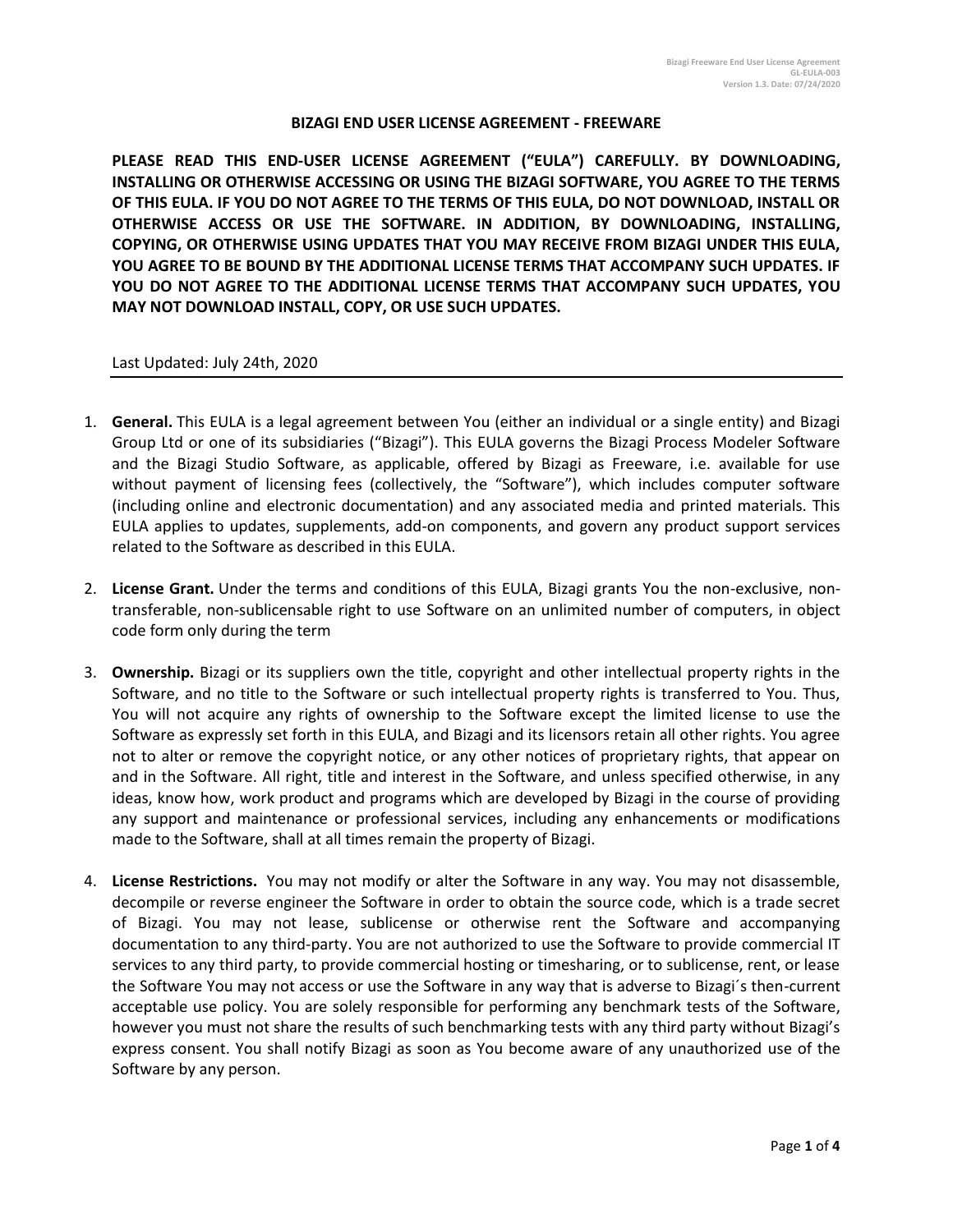- 5. **Term.** The Software is licensed to you on a perpetual basis, meaning that Your access to the Software continues in perpetuity unless terminated as set forth in this EULA. In any case You may terminate the license by destroying the Software and accompanying documentation and all copies thereof. This license will also terminate if You fail to comply with any term or provision of this EULA. You agree upon such termination to cease all use of the Software and destroy the Software and accompanying documentation and all copies thereof.
- 6. **Consent to use of data.** You agree that Bizagi may collect and use technical information that is gathered periodically to facilitate the provision of Software updates, product support and other services to You (if any) related to the Bizagi Software, and to verify compliance with the terms of this EULA. Bizagi may use this information solely to improve its products or to provide services or technologies to You and will not disclose this information in a form that personally identifies You.

## 7. **Software Maintenance**

- a. Bizagi may, in its sole and exclusive discretion, elect to provide new product versions to keep the Software up-to-date, service packs, and basic technical support (no SLAs) in the manner and at those times as a new product versions, services packs, and basic technical support are provided to other users of the Software. Any new product versions or service packs that are provided will be deemed to be part of the Software and subject to the terms of this EULA. Basic technical support can be accessed via the community user forum available at the following links: Bizagi Modeler: <https://feedback.bizagi.com/en/> and Bizagi Studio:<https://feedback.bizagi.com/suite/en/> .
- b. Updating the Software may require updates of software not covered by this EULA prior to installation. Any such updates of the operating system and application software not specifically covered by this EULA are Your responsibility and will not be provided by Bizagi. Bizagi's support under this section are contingent upon your proper use of the Bizagi Software and your compliance with the terms and conditions of this EULA at all times.
- c. If Bizagi elects to provide You with Technical Support, it will be your sole responsibility to: (i) comply with all Bizagi-specified operating and troubleshooting procedures and then notify Bizagi immediately of Bizagi Software malfunction and provide Bizagi with complete information thereof; (ii) provide for the security of your confidential information; (iii) establish and maintain backup systems and procedures necessary to reconstruct lost or altered files, data or programs.

# 8. **Disclaimer of Warranties.**

- a. BIZAGI SOFTWARE MAY BE INCOMPLETE AND MAY CONTAIN INACCURACIES OR ERRORS THAT COULD CAUSE FAILURES OR LOSS OF DATA. YOU EXPRESSLY ACKNOWLEDGE AND AGREE THAT USE OF THE SOFTWARE IS AT YOUR SOLE RISK AND THAT THE ENTIRE RISK AS TO SATISFACTORY QUALITY, PERFORMANCE, ACCURACY AND EFFORT IS WITH YOU.
- b. TO THE MAXIMUM EXTENT PERMITTED BY APPLICABLE LAW, THE SOFTWARE IS PROVIDED "AS IS", WITH ALL FAULTS AND WITHOUT WARRANTY OF ANY KIND, AND BIZAGI AND ITS SUPPLIERS HEREBY DISCLAIM ALL WARRANTIES AND CONDITIONS WITH RESPECT TO THE SOFTWARE, EITHER EXPRESS, IMPLIED OR STATUTORY, INCLUDING, BUT NOT LIMITED TO, THE IMPLIED WARRANTIES AND/OR CONDITIONS OF MERCHANTABILITY, OF SATISFACTORY QUALITY, OF FITNESS FOR A PARTICULAR PURPOSE, OF ACCURACY, OF QUIET ENJOYMENT, AND NON-INFRINGEMENT OF THIRD PARTY RIGHTS. BIZAGI DOES NOT WARRANT AGAINST INTERFERENCE WITH YOUR ENJOYMENT OF THE SOFTWARE, THAT THE FUNCTIONS CONTAINED IN THE SOFTWARE WILL MEET YOUR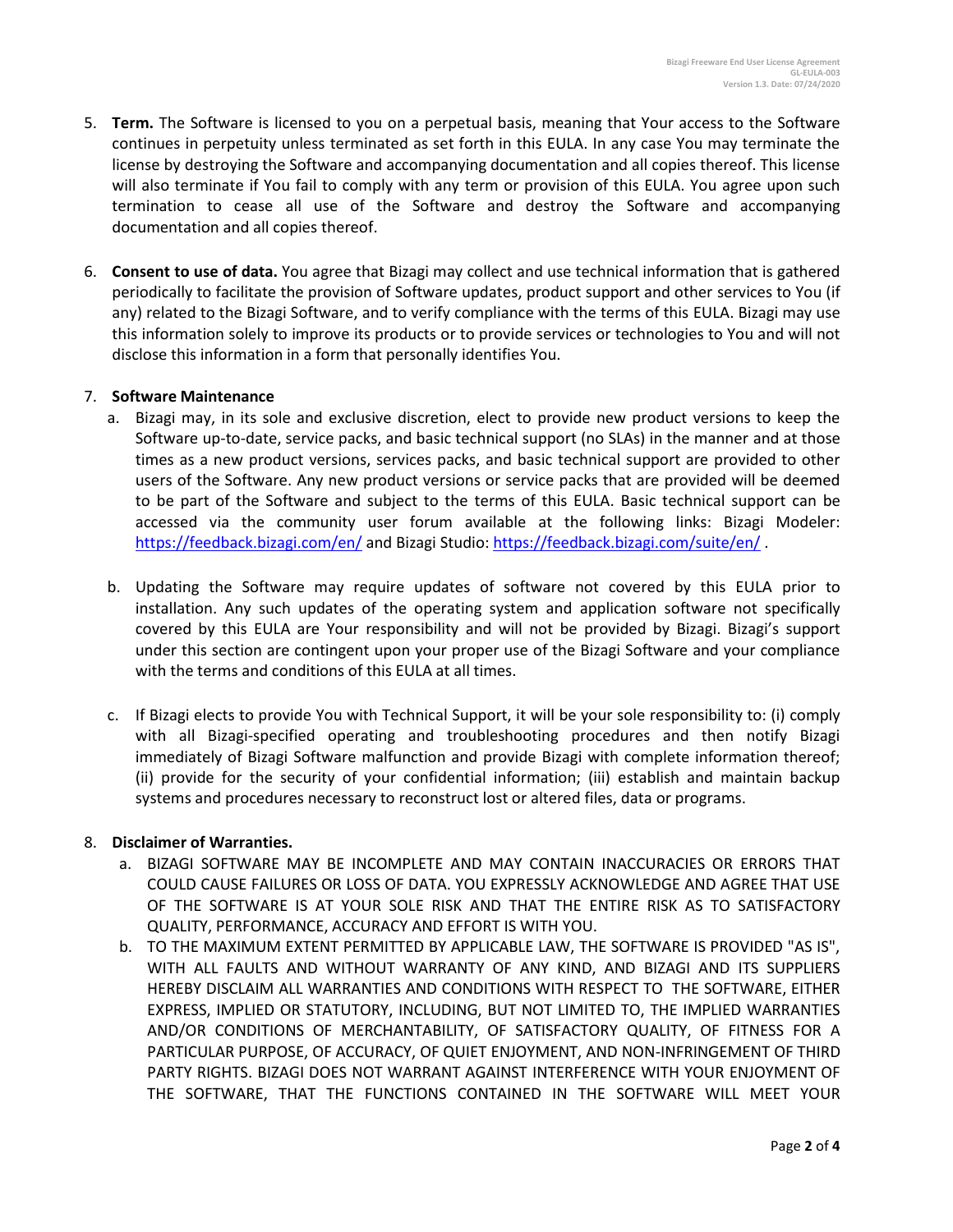REQUIREMENTS, THAT THE OPERATION OF THE SOFTWARE WILL BE UNINTERRUPTED OR ERROR-FREE, OR THAT DEFECTS IN THE SOFTWARE WILL BE CORRECTED. NO ORAL OR WRITTEN INFORMATION OR ADVICE GIVEN BY BIZAGI OR A BIZAGI AUTHORIZED REPRESENTATIVE SHALL CREATE A WARRANTY. SHOULD THE SOFTWARE PROVE DEFECTIVE, YOU ASSUME THE ENTIRE COST OF ALL NECESSARY SERVICING, REPAIR OR CORRECTION.

- 9. **Limitation of Liability.** TO THE MAXIMUM EXTENT PERMITTED BY LAW, IN NO EVENT SHALL BIZAGI OR ITS SUPPLIERS BE LIABLE TO YOU FOR ANY DAMAGES, INCLUDING, WITHOUT LIMITATION, ANY SPECIAL, DIRECT, INDIRECT, INCIDENTAL OR CONSEQUENTIAL DAMAGES, ARISING OUT OF OR IN CONNECTION WITH THE USE OR PERFORMANCE OF THE SOFTWARE, INCLUDING WITHOUT LIMITATION, LOSS OF PROFITS, BUSINESS, DATA, GOODWILL, OR ANTICIPATED SAVINGS, EVEN IF ADVISED OF THE POSSIBILITY OF THOSE DAMAGES.
- 10. **Export Restrictions.** The Software may be subject to export control laws and regulations of the U.S. and applicable countries, including but not limited to regulations of the U.S. Bureau of Export Administration, prohibiting export of goods, directly or indirectly to "embargoed" countries. You will ensure that a) the ultimate destination of the Software is not a destination in violation of any such law or regulation; (b) the ultimate end-user is not a person or entity on the "denied persons list" and (c) the end-user intended use does not violate any regulations regarding Diversion, Nuclear Proliferation, Missile Technology or Chemical or Biological Weapons.
- 11. **Excluded Services.** This EULA shall not apply to your use of software, cloud services, or professional services ("Excluded Services") that you purchase from Bizagi. All such Excluded Services are governed exclusively by the terms of the agreement that you have executed that covers such Excluded Services.

# 12. **Miscellaneous.**

- a. Severability. If any provision of this EULA is invalid or unenforceable under applicable law, then it shall be, to that extent, deemed omitted and the remaining provisions will continue in full force and effect.
- b. Monitoring/Audit. Bizagi shall have the right to monitor and audit your use of the Software upon reasonable advance notice, by any means, including, without limitation, remote means, to verify your compliance with the terms of this EULA. You shall be responsible for ensuring that your employees and independent contractors comply with the terms of this EULA.
- c. Governing Law. This EULA, and any dispute or claim arising out of or in connection with it or its subject matter or formation (including non-contractual disputes or claims), shall be governed by and construed in accordance with (a), if you downloaded the Software in the United Kingdom, the laws of England and Wales; (b) if you downloaded the Software in Germany, the laws of Germany; (c) if you downloaded the Software in Spain, the laws of Spain; (d) if you downloaded the Software in Colombia, the laws of Colombia; and (e) if you downloaded the Software in any other location, the laws of Delaware in the United States, in each case without reference to the principles of conflicts of law that would apply the substantive laws of another jurisdiction. The application of the United Nations Convention on Contracts for the International Sale of Goods to this EULA is hereby expressly excluded